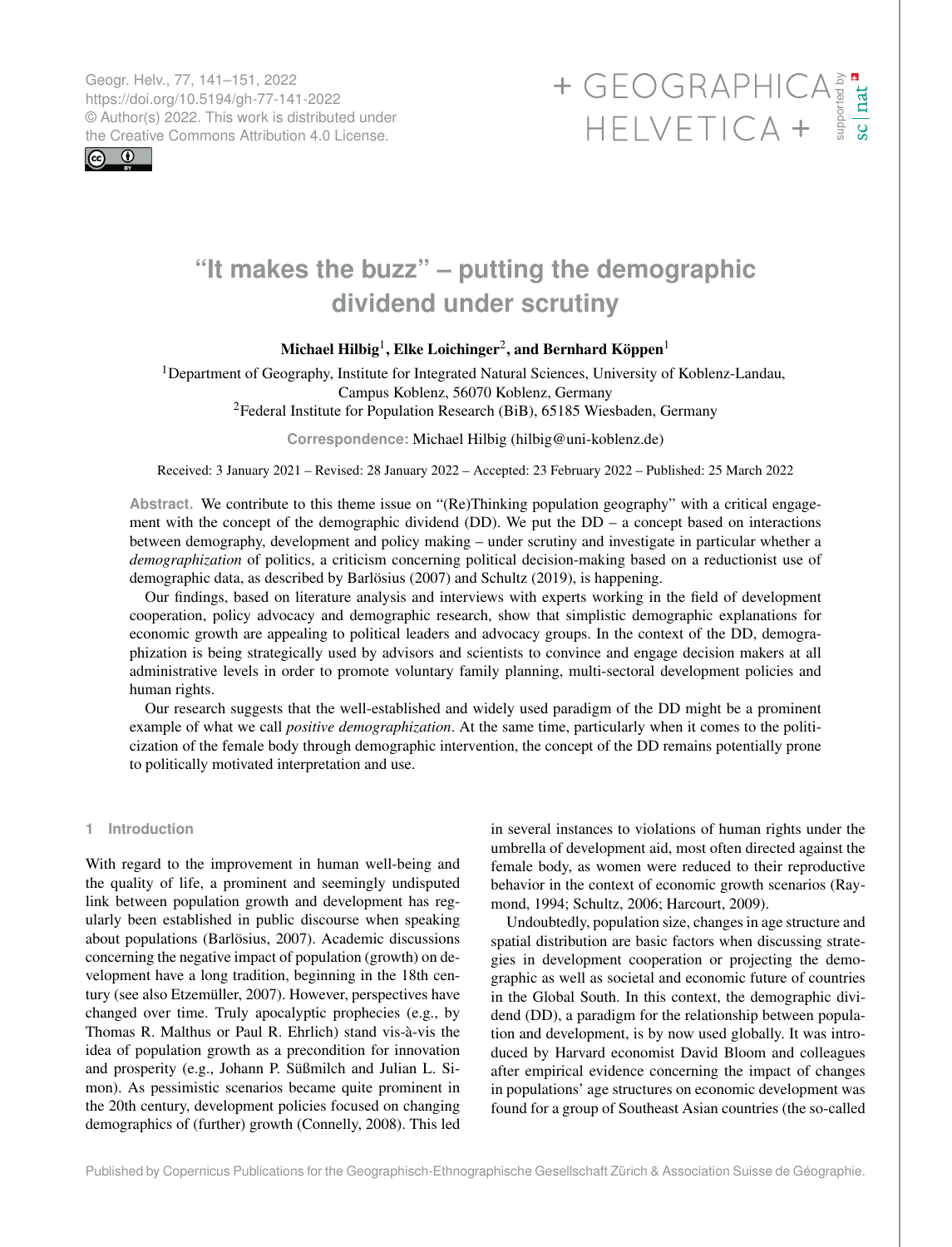*Asian tiger states*): South Korea, Singapore, Hong Kong and Taiwan serve as prototypical examples where a decline in fertility increased the share of people of working age (or, as the reverse conclusion, decreased the share of dependent and "unproductive" persons). This change in age distribution, in combination with investments in health and education as well as the emergence of employment opportunities and supportive macroeconomic institutions, is considered to have been the prerequisite for the observed increase in economic growth. Omitted here is the fact that besides policies of voluntary family planning and incentives, these economies put pressure on their populations in order to reach their goal of fertility decline (e.g., Baik and Chung, 1996, for South Korea) and serve as prototypes for "benevolent dictatorships" too (Fukuyama, 2012).

The DD concept is based on the reductionist but widely shared model of the demographic transition (DT) which describes changes from high to low fertility and mortality levels in several stages (see also Sect. 2). At first glance, the idea of a DD is easy to understand and quite convincing. The concept also seems to fit very well for development policy. However, planning and harvesting a DD based on target-oriented (political) actions are by far less trivial than they might seem. Furthermore, the potentially relevant factors for a DD are more complex and less susceptible than the core concept might suggest. In spite of that, the prospect of a potential DD raises hopes for economic growth and development among policymakers and organizations in the field of development cooperation, especially when it comes to sub-Saharan African countries with currently still comparatively high levels of fertility. For example, the formal German development cooperation has identified population dynamics as a pivotal cross-sectoral topic (Federal Ministry for Economic Cooperation and Development, 2013). A growing number of nation states are developing "road maps" to harness the DD (United Nations Population Fund, 2019) and "Harnessing the Demographic Dividend through Investments in Youth" was the leitmotif of the African Union in 2017 (The African Union Commission, 2017). Economists, demographers, development planners and political decision makers are trying to replicate the path of successful Asian countries and to adapt the concept of the DD in Africa (e.g., Groth and May, 2017). Key scientific as well as non-scientific publications on the DD put emphasis on the importance of multi-sectoral perspectives when transferring the concept into development policy and tangible actions. Equality of gender and building and fostering highquality education systems as well as efficient and accessible public health services in nations of the Global South are considered to be basic requirements within the DD framework (McNicoll, 2006; Crespo Cuaresma et al., 2014; Miller et al., 2016; Lutz et al., 2019).

From a critical perspective, however, some arguments related to the DD could also be the rationale of a neo-Malthusian agenda, including family-planning policies and the promotion of hormonal contraceptives. This is problematic in so far as past politics that focused on population control involved cases of blatant violations of human rights, from forced abortions to coerced sterilization of females and further interferences in individual decisions of family planning. Hence, the interactions between demography, politics and development related to the DD deserve critical investigation. This article puts the concept of the DD under scrutiny and investigates in particular whether a *demographization* of politics as described by Barlösius (2007) and Schultz (2019) is happening in the context of the DD and, if so, how. A presumable *demographization of politics* bears the risk of being contrary to individual sexual and reproductive health and rights (SRHR), which is why we also suspect potential twisting of demographization in policy advocacy to generate positive, multi-sectoral outcomes by highlighting the potential of economic growth through a DD.

The findings of this paper are based on literature analysis and the analysis of qualitative interviews. We conducted 11 semi-structured interviews with 13 experts (1 interview took place with a team of 3 experts) from 10 organizations to get an insight into how the DD framework is perceived in the demographic research and development community. To preserve our interviewees' anonymity, we decided to classify our interviews via alias groups by the following criteria:

- 1. Interviewees 1.1 to 1.5 belong to the group "development cooperation", which includes experts working for national or transnational agencies using the DD as a given concept in international development.
- 2. Interviewees 2.1 to 2.4 belong to the group "policy advocacy and private research institutes", which contains experts in policy advocacy and private research institutions using the concept of the DD to promote their agendas.
- 3. Interviewees 3.1 to 3.4 belong to the group "independent academic research", which involves independent academics working on demographic issues in development.

The interviews took place in person or (due to the COVID-19 pandemic) via Skype from November 2019 to June 2020. All but one interview, where no consent was given, have been recorded. Interviews held in German have been translated into English. The information has been transcribed, anonymized, coded and analyzed with MAXQDA following Keller's approach to discourse analysis from the sociology of knowledge (Keller, 2006, 2011).

We present the concept of the DD in Sect. 2, followed by a brief overview of the history of linking population and development and an introduction of the phenomenon of demographization. Section 4 provides a critical analysis of whether the DD has moved beyond past ideas of population control and family planning, while Sect. 5 examines under what conditions the DD might present a positive example of demogra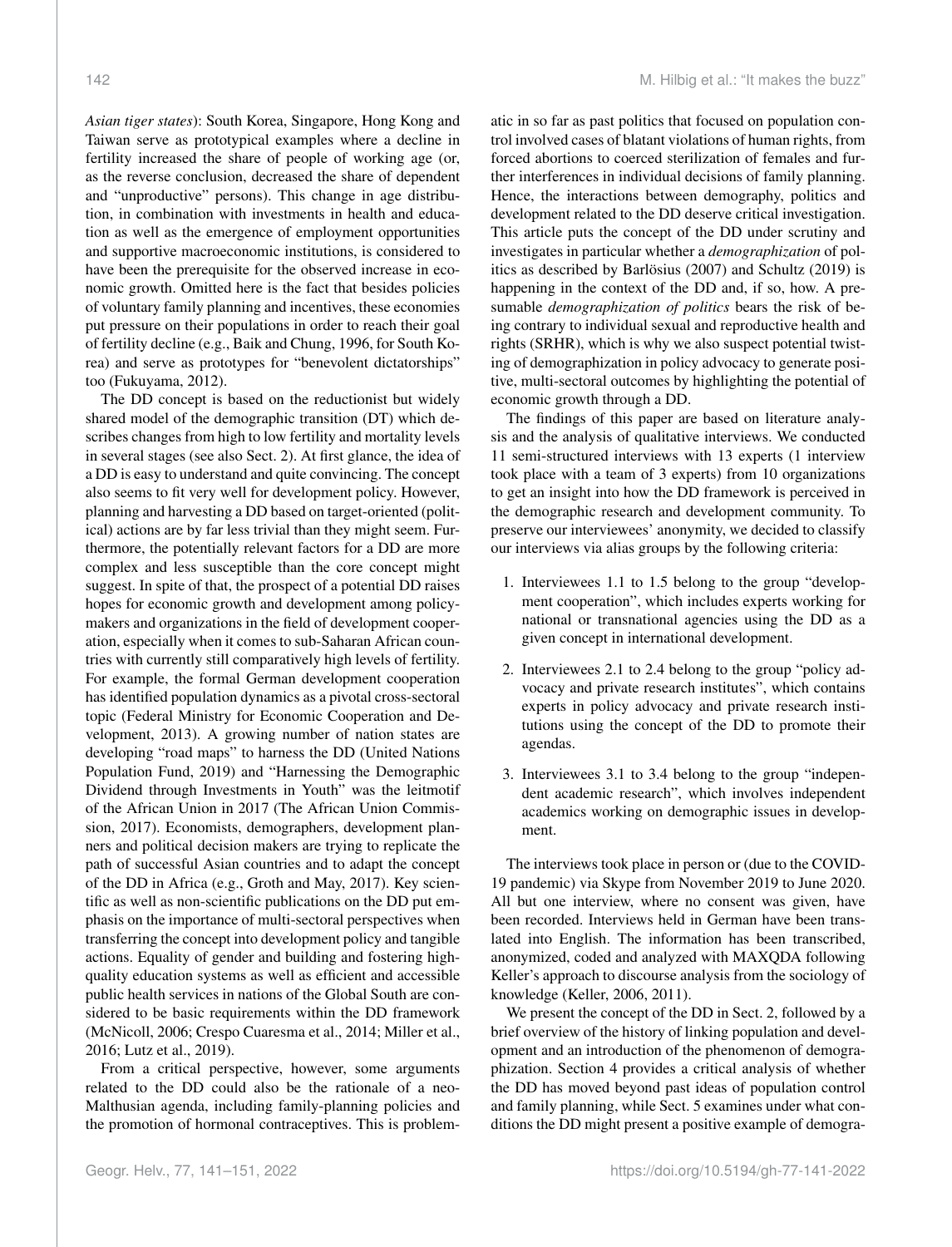phization. The final section summarizes and concludes our paper.

## **2 The concept of the demographic dividend – origin and development**

According to the United Nations Population Fund, the DD "refers to the temporary economic benefit that a country can earn from a significant increase in the ratio of working-age adults relative to young dependents that is created by rapid decline in birth rates" (United Nations Population Fund, 2017). We discovered some modifications and extensions to this definition which we will present further on in this section. In a first step, we present the concept of the DD as it was originally introduced and further developed by academics.

The concept of the DD relies on the widely shared concept of the demographic transition (DT), which entails significant changes in a population's age composition. The DT sets out with a decline in mortality, and there is usually a time lag before couples adjust their fertility downwards; the transition thus includes a phase of population growth during which the share of infants and children in the population rises. In the subsequent intermediate phase of the transition, fertility and population growth start to decrease. The share of the working-age population grows, and rates of child dependency decline, with the number of older persons remaining relatively small. According to Bloom et al. (2003), these changes in age structure open a so-called *window of opportunity* for a demographic dividend where a high share of the working-age population can generate revenue and economic benefits for the society. To make the most of this change in age composition, favorable social and economic policies as well as further investments in education and health are called for. The described change in age structure translates into an increase in savings per capita and is described by Bloom et al. (2017) as an accounting effect. This accounting effect is accompanied by a behavioral effect (Bloom et al., 2017), entailing an increase in female labor participation and higher investments in education per child. Over time, other researchers introduced a step-wise assessment of the DD. It included the definition of a first and a second dividend, largely depending on a country's phase of the DT and its ability to invest in its population's human capital (Mason et al., 2016). While the first dividend is perceived as transitory and largely linked to changes in age structure, the second demographic dividend depends on investments targeting a countries' human capital. The latest research puts emphasis on findings strongly suggesting that DD-related economic growth is imperatively linked to a combination of changes in the age structure and educational attainment (Lutz et al., 2019).

In the case of the Asian tiger states, a bonus of up to 40 % of the total economic growth resulted just from the shift in the region's age distribution, according to Bloom and

Williamson (1998). These striking numbers raised a lot of attention in the community of international development cooperation and development planning, and the DD became one of the core concepts being used with regard to population dynamics; as one of our interviewees puts it,

I would say it's a recurrent element in our support to international policy dialogue. We have certainly addressed the topic in different international fora and events such as the European Development Days, the African Population Conference, the Nairobi Summit, etc. . . . I mentioned this earlier; this is certainly one of the core approaches that we have to population dynamics, to strengthen demography-sensitive policy planning. (Interviewee 1.3)

The DD has become a very prominent concept in international development planning, describing the relation of population dynamics and development and thereby promising economic growth effects through changes in age structure. Especially in sub-Saharan Africa, where the majority of countries are still in the early stages of their presupposed demographic transition, hopes for a DD are raised among politicians and policy planners. Detailed reports and studies regarding their potential of reaping a DD have been produced for most countries in the region, as shown in Fig. 1.

Six countries (Chad, Kenya, Mali, Senegal, Uganda and The Gambia) have implemented road maps to harness the DD or have adopted such policies in their national development plans.

For 11 countries, official governmental reports by ministries or national agencies can be found, and for another 11 countries, detailed studies have been published by foreign development agencies (for example, United Nations Population Fund (UNFPA), United States Agency for International Development (USAID), Agence Française de Développement (AFD), Deutsche Gesellschaft für Internationale Zusammenarbeit (GIZ)).

Country briefs and policy briefs have been published for eight countries and one extended working paper by the IMF in the case of Cabo Verde. The fertility transition in Mauritius has already been completed (total fertility rate – TFR – of 1.39) (United Nations, Department of Economic and Social Affairs, Population Division, 2019), making a dedicated DD policy obsolete. In conclusion, we were not able to find DDrelated policies or studies for Guinea-Bissau, Sierra Leone, Liberia, the Central African Republic, South Sudan, Eritrea, Djibouti and Equatorial Guinea, which means that in only 8 out of 46 countries in sub-Saharan Africa no study or policy brief by national or international development agencies has been published. Considering the DD became important for development cooperation and policy advocacy, as well as for scholarly debates, even if skepticism among academics regarding the concept does exist: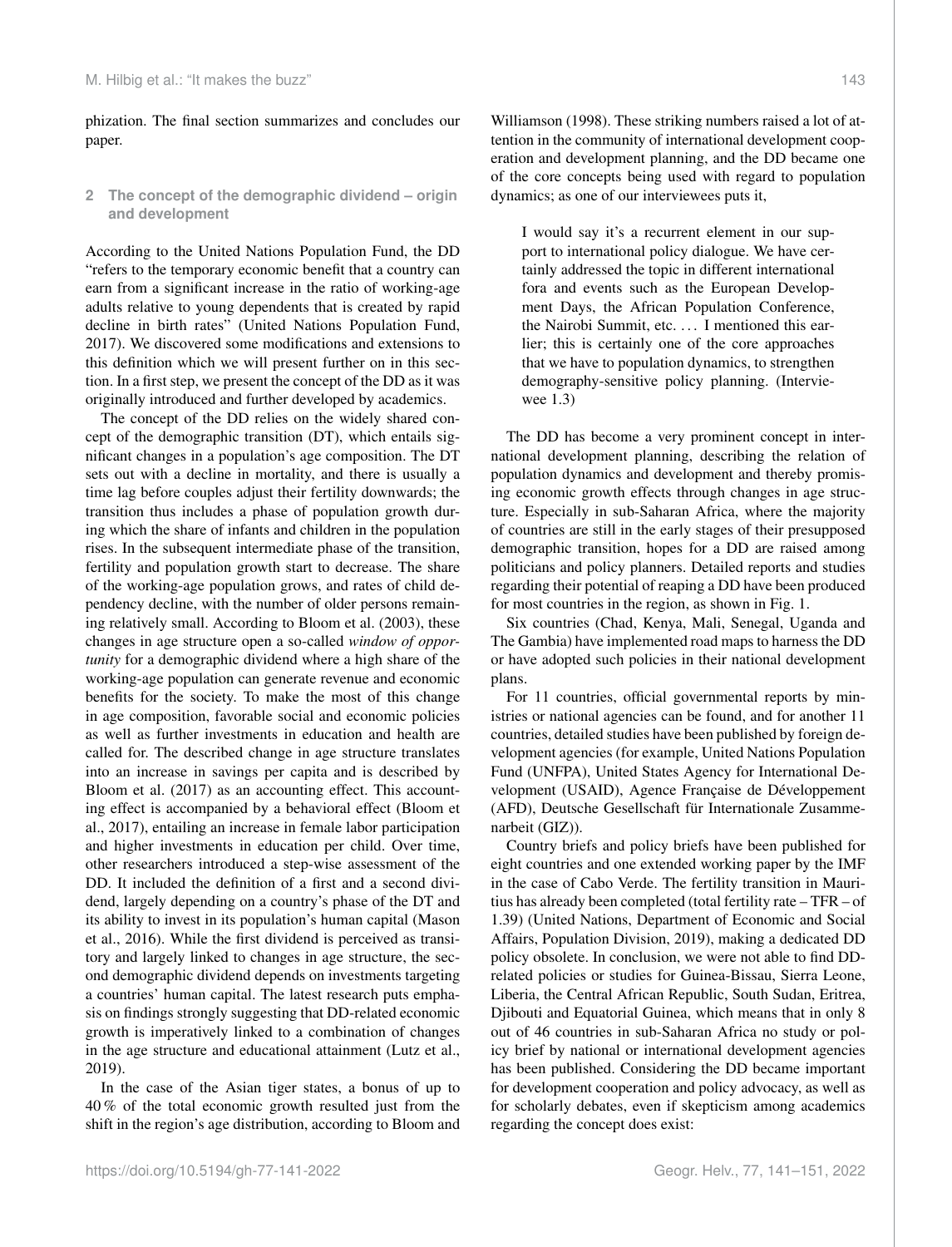

**Figure 1.** Demographic dividend studies and policies in Africa (cartography: Michael Hilbig, 2022; basemap: ICPAC GeoPortal, 2017).

It's fashionable to have a research project, to have a conference on the demographic dividend. I attended one in Paris a few years ago organized by the French development agency AFD. And I think, like the fact that GIZ does it, and I guess that they have it everywhere. And it is strange because, probably you have this experience also when you talk to researchers, no one believes really in it. But it makes the buzz. It is something you have to use it somehow, I guess. (Interviewee 3.1)

Contradictory to the high prominence of the DD in development planning, we discovered differing understandings concerning the definition of the DD. One interviewee even criticized the ambiguity of the DD as becoming a "vague term ... being used in the community" (Interviewee 2.1). This practice of using the same term differently makes it sometimes difficult to create a comprehensive and consistent synopsis when comparing experts' statements. Two main strings of understanding materialized: the first is a reductionist, technical perception of the DD and refers to "automatic" changes in a population's age structure following a fertility decline over time, leading to a higher share of the working-age population and to economic growth effects if people are skilled and employed (e.g., Interviewee 1.1 or Interviewee 3.2). The second string of understanding refers explicitly to the DD as a process that needs multiple efforts to develop successfully. Demographic change does not imperatively produce economic growth, but it offers an opportunity to create an economic bonus amplified by demographic change if sustainable socio-economic development policies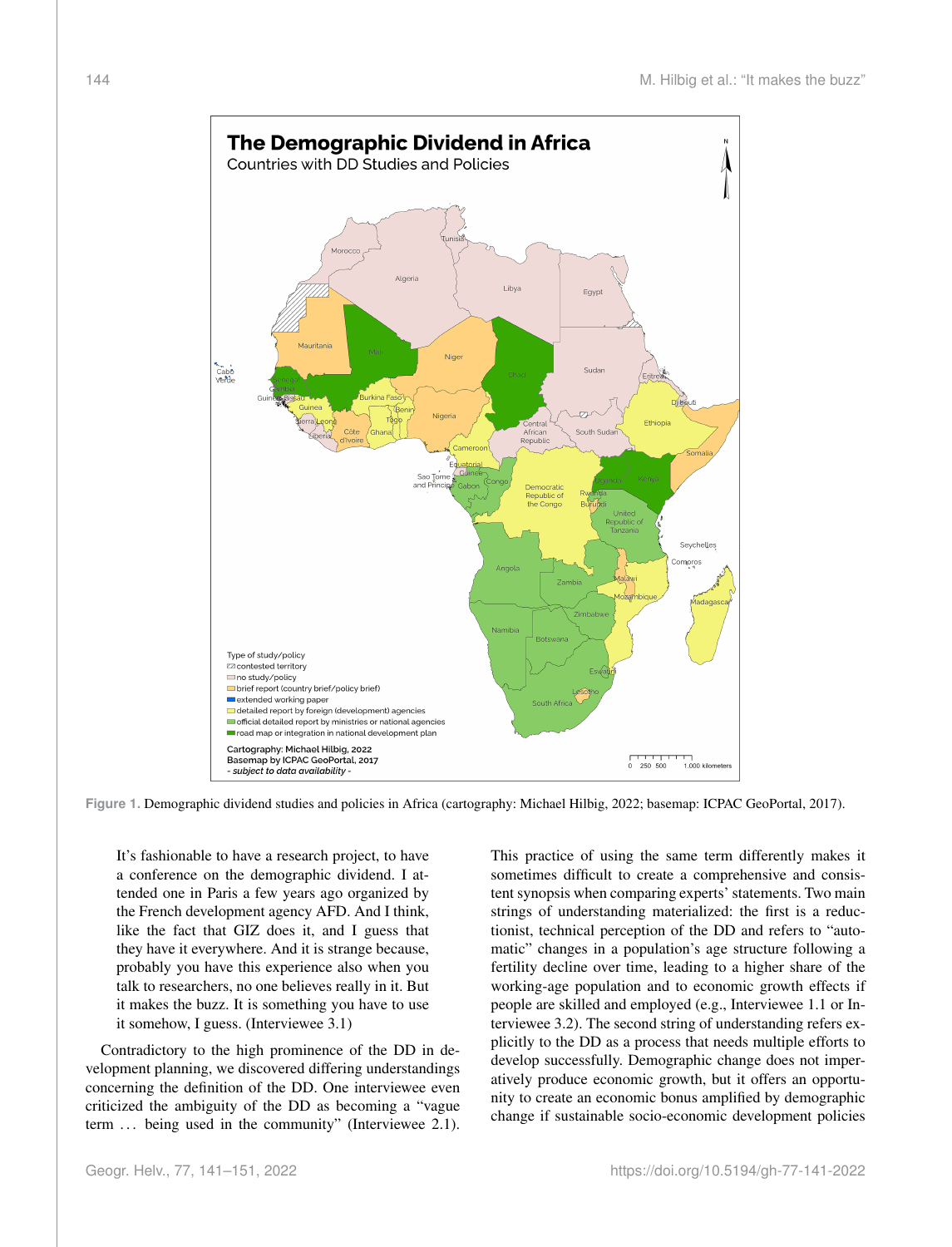are already in place (e.g., Interviewee 1.3, Interviewee 2.1, Interviewee 3.1). An important detail of the underlying concept of the DD is its time criticalness. In this context, key literature and also some of our interviewees use the term of a "window of opportunity" (e.g., Interviewee 1.3), which is "a period of time which is particularly favorable to economic growth" (Interviewee 3.2). This time criticalness suggests urgency for politicians and decision makers to act quickly. Policy briefs such as "Sahel's countries window of opportunity – 38 years to harness Demographic Dividend" (Dramani et al., 2019) contain normative recommendations concerning population dynamics and intensify this pressure. One of the authors of the cited policy brief confirmed in a personal encounter that the urgency of 38 years has been deliberately constructed by limiting the investigation period to the year 2050. This is just one example, but it is evidence of the highly problematic use of demographization in policy consultation.

The first technical understanding of the DD bears the risk of oversimplification when it comes to DD-targeted policies, as it pays attention foremost to the transition of reproductive behavior and a fast decline in fertility. Linking generative behavior to economic prosperity is a pivotal characteristic of biopolitics (e.g., Foucault, 1990), where formal power is used to take over life decisions of the governed subject. With regard to the DD, the so-called East Asian Miracle developed hand in hand with family-planning policies, not all of which were voluntarily (Baik and Chung, 1996). What is new to the context of biopolitics and biopower is the role of private capital and philanthropic foundations defining novel, quantifiable targets in family planning (see exemplarily Brown et al., 2014, who argue for new targets, or Bendix et al., 2019, who critically engage with this development) beyond formally established political legitimation or accountability to those being subject to their biopolitical actions (Harman, 2016). The impact of family-planning discourses on the microsphere and body politics in international development deserves critical review, as individual life course decisions on sexuality and reproductive behavior might have become a determinant for economic prosperity again. In this regard, sexual and reproductive health and rights are no longer viewed as a universal right which needs to be guaranteed for its own sake but as a means to speed up a fertility decline to create economic growth. From this perspective, women are reduced to their wombs (Raymond, 1994). These critiques highlight important issues, and we recommend further reading from feminist perspectives, such as the work of Raymond (1994), Harcourt (2009) or Schurr (2017, 2018). A more elaborate presentation here would go beyond the scope of our analysis.

## https://doi.org/10.5194/gh-77-141-2022 Geogr. Helv., 77, 141–151, 2022

## **3 Population, development and the demographization of politics**

The basic idea of linking population and development appeared long before the concept of the DD was coined. Thomas R. Malthus' *An Essay on the Principle of Population, as it affects the Future Improvement of Society* (Malthus, 1798 [1985]), one of the earliest systematic demographic studies, introduced a prominent school of thought on interpreting population processes and society. Malthus argued that accelerated population growth would outpace agricultural production and, as a consequence, famine and starvation would be inevitable. The central argument of Malthus on sustainability versus population growth has been subject to debate since then and has had an important impact on political decisions concerning population control in the context of development policies in the 20th century. Discursive weapons, such as the "population bomb" (Ehrlich, 1971), eventually resulted in rigid, normative and radical national policies concerning fertility reduction in several countries with high population growth. French philosopher Michel Foucault named this new enforcement of power through the regulation of a population's reproductive behavior "biopolitics" (Foucault, 1990). Measures included forced sterilizations, often targeting women of marginalized ethnic groups or from lower-income groups (Solinger and Nakachi, 2016). Prominent examples were mass-sterilization camps in India (Ahluwalia and Parmar, 2016) or China's one-child policy (White, 2016).

A pivotal shift took place in 1994 with the International Conference on Population and Development (ICPD) held in Cairo. A new rationale concerning population and development was put in place: sexual and reproductive health and rights (SRHR). Normative programs on birth control and coercive measures were banned and emphasis was put on voluntary family-planning programs that respect individual and human rights (McIntosh and Finkle, 1995; Eager, 2004). The Cairo Programme of Action also had an impact on the work of those policy advocacy and private research institutions in the field which had been advocates of population control before. Interviewee 2.3 admits that his/her institution had to transform:

There were some advocacies, right, to reduce that kind of, reduce the rapid population growth, I think, to a large extent. Our institution [anonymized] played an important role there. Of course, you know after 1994, there's some transitions that are happening in our institution as well as like, you know, in the rest of the world . . . And we respect the human rights and also the rights of contraceptive health . . . and try to help the people in the developing countries to actualize their reproductive health and rights. (Interviewee 2.3)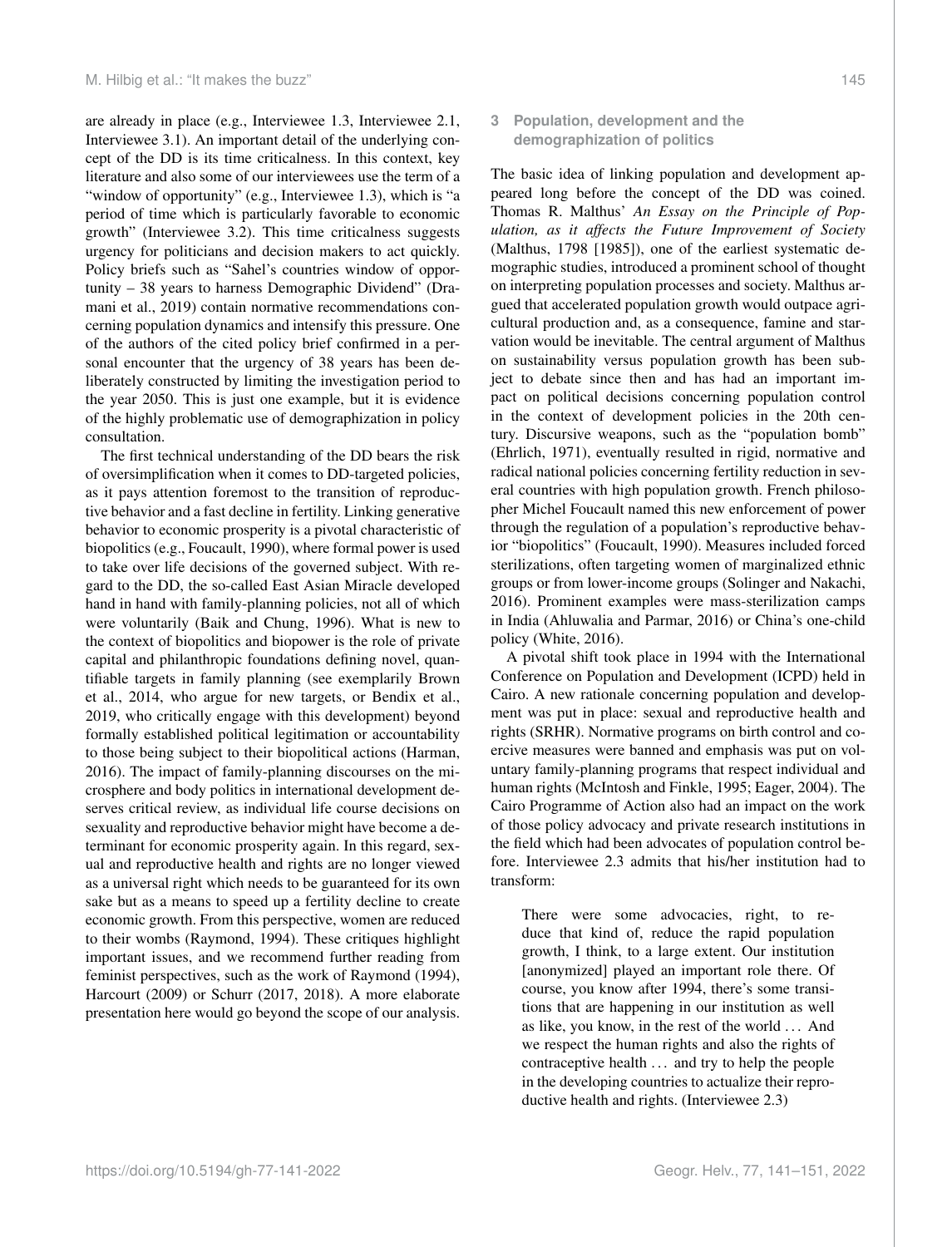The sheer size of countries' populations and quantifiable growth rates lost their significance for international development policy in favor of SRHR; other parameters like the unmet need for contraception (the number of girls and women that are willing to use but do not have sufficient access to contraceptives) or the contraceptive prevalence rate gained in importance. While the described program of action meant turning away from population control, more or less obvious (partially institutionalized) violations of this principle remain in national population politics or stakeholder paradigms (Bhatia et al., 2019). According to Hardt and Negri (2000) recent biopolitical production is financed and performed by supranational institutions, private foundations or non-governmental organizations which have no democratic legitimization. In this context, the prominent role of philanthropic foundations such as the Bill & Melinda Gates Foundation or The Rockefeller Foundation or private research institutions like the Population Council merit critical attention as these institutions provide a high share of financial support to the international global health agenda and especially to family-planning programs.

Strictly speaking, Malthus' essay, together with Süßmilch's preceding (however quite differing) considerations, are very early examples of demographization. Demographization describes the phenomenon when demographic statistics and measures are being used to justify certain policies in areas that are presumably affected by these demographic developments: "Demographization refers to an epistemology within which social conflicts and problems are interpreted as demographic conflicts or problems and within which demographic or population policies are highlighted as solutions" (Schultz, 2019:645). This implies that other avenues of explanation are not explored and, consequently, the suggested potential measures for targeting economic or societal challenges are also very limited to directly addressing the presumed purely demographic problem. Often, these narratives are accompanied by highlighting the presupposed "objectivity" of statistics and mathematics. An example of such a narrative in the spirit of demographization is the call for the selected migration of persons with skills that are in high demand but in short supply in countries with a decreasing number of persons of working age (cf. Messerschmidt, 2017). Could it not also be that companies might not have invested adequately in trainees and that boosting such investment might be at least part of the solution as well? Another related example is the production of population projections and their use for narratives around immigration policies (cf. Schultz, 2019).

Barlösius (2007) and Schultz (2019) argue that the demographization of politics should be recognized as a problematic issue in contemporary political decision-making due to its reductionist use of demographic data which restricts the range of potential strategies and excludes other important aspects, such as (social) inequality. This also concerns the use of "population" instead of "society", which in itself has an effect on the way the discourse around present and future demographic developments is framed. To what extent the DD qualifies as an example of demographization will be explored in Sect. 5.

## **4 Old wine in new wineskins – the demographic dividend makes the buzz**

After the Cairo consensus and its new emphasis on SRHR, the population control movement seemed to have lost its main argument for birth control in the development discourse. Generally, a normative change to sexual and reproductive health and rights did happen (Eager, 2004). Nonetheless, not all national population politics necessarily respected the agreed-upon principles, e.g., in Alberto Fujimori's Peru (Schultz, 2006; Battaglia and Pallarés, 2020) or China's welldocumented one-child policy.

Population control as a paradigm was resurrected again in a new wrapping when David Bloom and Jeffrey Williamson published their work on the demographic transition of East Asian countries and its impact on the so-called East Asian economic miracle (Bloom and Williamson, 1998). The ground for the DD was laid, and their findings fueled the argumentation of those who called for population control, especially in the Global South. According to Interviewee 3.3, these findings provided a new basis for the community of the former birth control movement as the DD depends on rapid fertility decline to achieve changes in age distribution and higher shares of the working-age population:

It's just a different flavor. And at the same time, for Africa in particular, it wasn't saying 'Oh my God, the situation is terrible, you have these extremely rapid population growth rates above blah [sic]'. The way many people choose to hear these ideas anyway in Africa is that 'Ah, someone is now saying our youth is a tremendous resource and will lead to rapid growth' or something like that. (Interviewee 3.3)

The world's future development seems to depend on a fertility decline in the Global South again. But with the DD, it is attached to the prospect of economic growth and prosperity instead of fears of overpopulation, starvation and hunger crises.

I think part of the appeal of the demographic dividend has been that it seemed to sidestep these issues around population growth rate and population size and density. I say 'seems to' because in fact the population age distribution is closely linked to the population growth rate. (Interviewee 3.3)

While the interviewees from our group of independent academic research seem more aware of the implications of the DD paradigm in the context of individual reproductive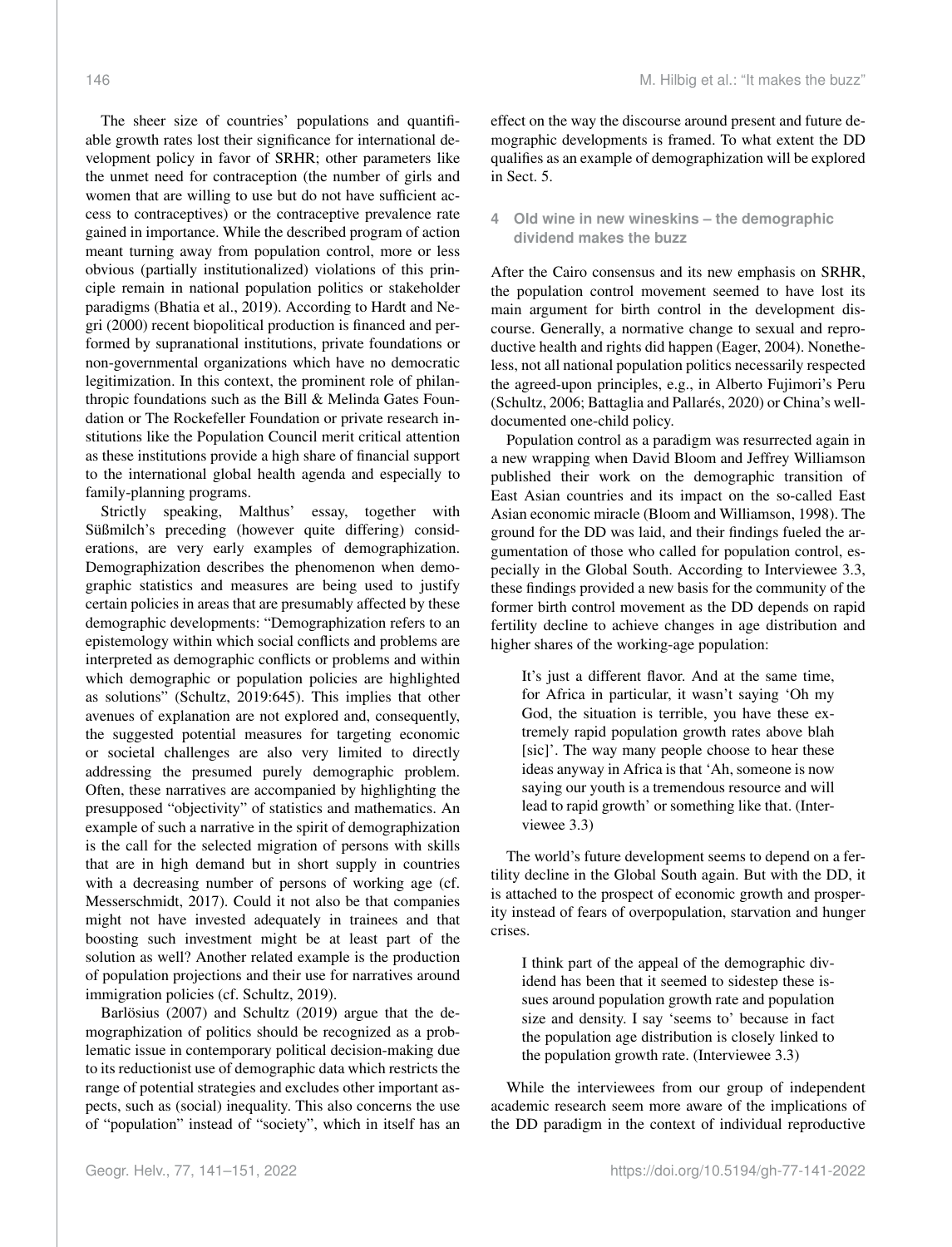rights and more hesitant about the economic outcomes (Interviewee 3.1 in Sect. 2), we discovered different approaches within the representatives of policy advocacy and private research institutes, even if they seem aware of this sensitive issue:

For demographic development, in the way we postulate it with the demographic dividend, we need child numbers to go down. But the important thing is that we cannot reach this with measures. In a human-rights-based approach, of course, it cannot be reached by measures like China for example implemented it. (Interviewee 2.4)

As an example of the new biopolitical regimes, a new alliance of organizations, the FP2020 initiative, was forged at the London Summit on Family Planning in 2012, advocating for a wider spread of modern hormonal contraception: an additional number of 120 million girls and women should become users of modern contraception by the end of the year 2020 (Brown et al., 2014). According to the last progress report, the initiative missed its goal. Still, 60 million girls and women had been reached by the end of the year 2020 (FP2020, 2021b). Furthermore, the initiative announced it would extend its work to the year 2030 (FP2020, 2021a). While the initiative emphasizes its attempt as honoring SRHR as part of human rights, it can also be seen as a new uprising of explicit population policy by setting new targets and has therefore faced some critique (Bendix et al., 2019). This criticism especially focuses on the major role of hormonal implants and self-injectables in the "120 by 20" campaign. These were intended to help women in rural areas to become independent from the local and often weak public health systems. But especially if local public health systems are weak, non-removable implants might not be the best solution if women experience unintended side effects. Poor possibilities of follow-up care (Interviewee 3.4) and a high emphasis on hormonal contraception do not guarantee a woman's right to make an elucidated decision to choose the best contraceptive for her individual situation.

Nonetheless, it is undisputable that population growth is affecting development and resource consumption and can have severe environmental impacts. It is a very complex balancing act for development planning and policy advocacy between the intention of lowering fertility for better chances to develop in the future by on the one hand exerting influence through purposive education and on the other hand respecting individual life course decisions of families and especially women. All of our interviewees pointed out that fertility decline (e.g., to the replacement level) might be helpful for global sustainable development. For example, Interviewee 1.1 stresses the ecological side effects of population growth on the planet , especially if resource consumption levels per capita globally move towards recent high levels of consumption in the Global North:

But it's certainly true that a world population of 15 billion at the end of the century versus a world population of 7 billion, the difference between those two figures, right, double, has got to have strong environmental impacts. Again, though, we never go and say we need to get in there and control population. But it does mean that 'Oh, hey, there's an important side benefit' to making sure everyone's rights are met. For family planning, for example, it's going to bring us down to the reasonable targets that were, you know, climate targets that we're aiming at. (Interviewee 1.1)

As it turns out, policy can act to avoid undesired high fertility without conflicting with SRHR – by making a wide range of contraceptives and information on contraceptive use available through education:

I am very sure if you educate all women and have a 100 % education, which is a basic human right, I believe that the fertility level would change. And that change is not necessarily to mean that I am controlling the population. Rather I am giving them the tool to decide on what do they want for their families. So I see the provision of family planning through programs such as contraceptive programs, information, as just one of the components to allow women to decide. (Interviewee 2.1)

It is widely believed that fertility will decrease if people in the Global South have better access to education and if sufficient access to a variety of contraceptives is available. Key literature on the DD even proposes calling the DD an "education dividend" (Crespo Cuaresma et al., 2014; Lutz et al., 2019) as investments in education affect not only reproductive behavior but also aspects like gender equality and the average qualification level of a population.

Based on this assumption, there would also be no need for propaganda or radical interventions promoting smaller families. Instead, investments in education will do the job anyway and not only shape populations' structure but also raise potential for economic development at the same time. Ending this section with this in mind raises a final question: what is the special value of the DD for development planning and policy advocacy? Or, as one interviewee criticizes,

Why do we need the DD? If the DD is depending on education policy, on social policy, then we could emphasize these fields for themselves. (Interviewee 3.4)

**5 Positive demographization – the hidden potential of a reductionist approach for development**

If the DD is meant to refer not exclusively to demographic aspects but to a larger set of policies, the question is why the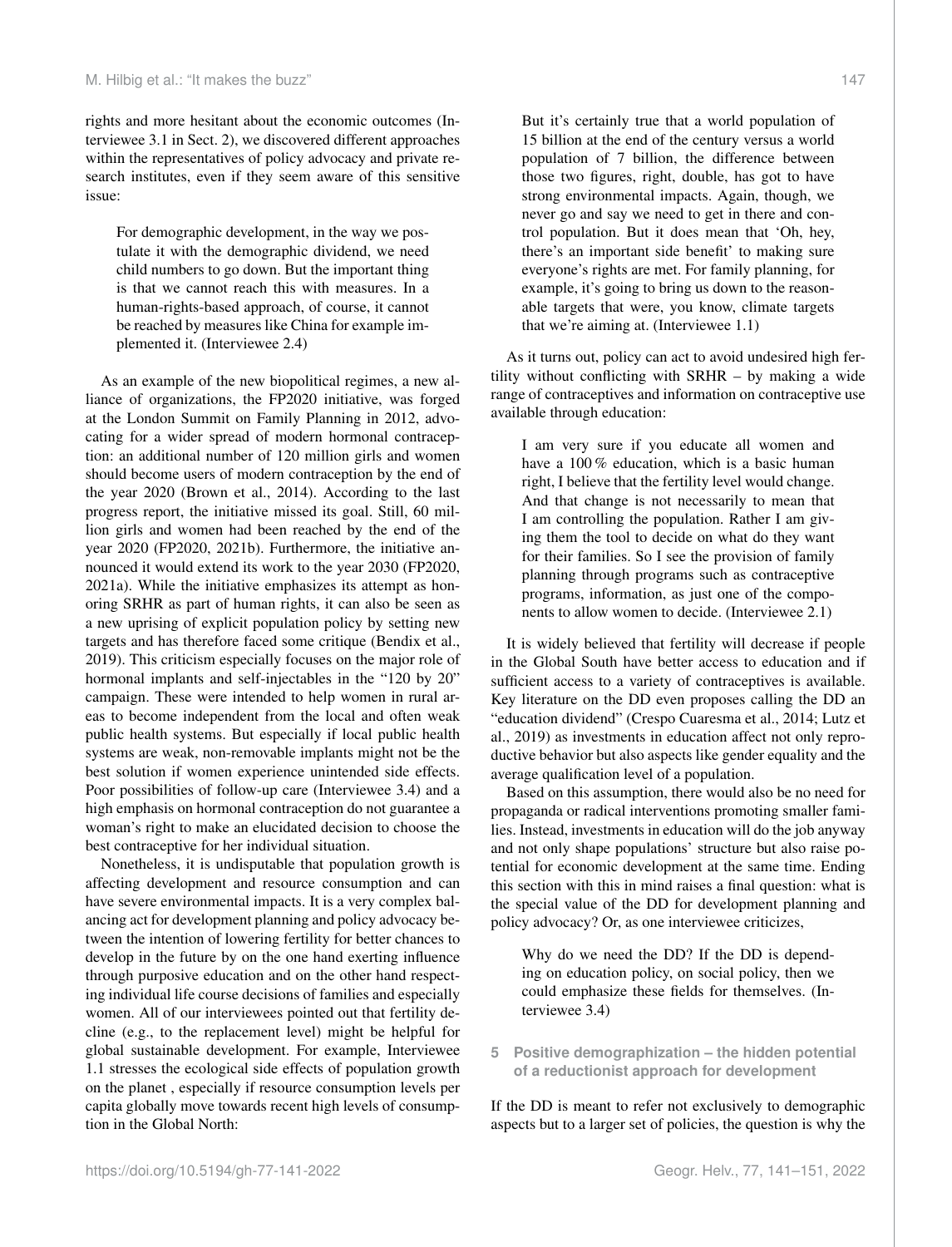demographic factor remains so salient. On the one hand, the analysis in the previous section already pointed towards the risk of having a too narrow focus on fertility as a pivotal precondition for development. Such a view is rather simplistic and needs to be reconsidered.

The dividend does not actually occur exclusively due to demographic change but must be accompanied by a whole suite of bigger and in my mind even more challenging investments in human capital and in the macroeconomic environment. (Interviewee 2.2)

On the other hand, easy-to-understand demographic factors as a prerequisite for economic growth seem to appeal to politicians (Interviewees 2.2, 2.4, 3.3, 3.4). Therefore, advocates and consultants target those politicians who do not "fully understand the concept of the demographic dividend" (Interviewee 2.4) with simplistic demographic explanations and the promise of economic growth due to demographic changes.

And exactly this appeal, the demographization of development planning, has been recognized for development cooperation and policy advocacy. The concept of the DD may serve as a door opener for a broader policy dialogue on development factors other than population. The true complexity and preconditions for a successful DD can be introduced to decision makers step by step. A related aspect is that policy advisors and consultants often seem to face the problem of uninformed and/or uninterested decision makers (Interviewees 1.1, 1.3, 2.2, 2.3, 2.4 and 3.1). The following example refers to a basic video, explaining the core principles of the DD, which was produced by the interviewee's institution:

The audience is a very busy government policy maker. Who's not a demographer? Who may or may not be an economist? ... Who's going to quickly stop watching your video and start doing something on their phone if the story is hard to follow or pessimistic or confusing? (Interviewee 2.2)

Therefore, the DD and especially its suitability to demographize a variety of aspects related to human rights and sustainable development goals (SDGs) can also be viewed as a vehicle for policy advisors and those working in development cooperation to enhance and strengthen multi- and cross-sectoral policies. We identify this as a twist to the existing critique of demographization. Being asked if the DD works as a medium or vehicle to attract high-level politicians to invest more into a wider set of development policies by showing the impacts with demographic data, Interviewee 2.4 confirms as follows:

Yes, that's what we are hoping for. And that is why we are working on it all the time. Because again, our world is very much working on economic rationalities, you know, like if you tell people, 'Well if you do this, you will see economic growth.' It's always appealing; it's always something people want to reach for in our society. You can criticize that, but that's another topic. So I would say that again the concept of the demographic dividend is something really appealing to countries of the Global South. And for us it is a concept highlighting those areas of needed intervention. (Interviewee 2.4)

In this function the justified criticism of oversimplification of the impacts of population dynamics on development helps to strengthen broader development policies. On the one hand, simplicity is needed because decision makers in politics might not fully understand the principles behind the DD. On the other hand, simplicity is perceived to be needed to raise attraction in political spheres when lobbying for development policies. Thus, the DD as a strikingly handy concept also became a tool to advocate for e.g., education, public health or gender equality:

It [the prospect of the DD] helps to think about how these sectors intersect and how they can work together with demographic change. So, I do think that it's a very helpful paradigm to start thinking about demographic change cross-sectorally and to bring the very different stakeholders and actors together. (Interviewee 1.3)

This is also why experts refer to a broad set of studies assessing the importance of policies in different fields of development:

I see the research taking a look at all these different parts of the demographic dividend as really important, but I think only the whole picture can actually bring a good result. (Interviewee 2.4)

Or, as Interviewee 3.3 adds,

One of the things that makes me feel okay about the Africa seizing this demographic dividend idea as a key to development, one of the reasons I feel okay with that is that it leads to policy ideas like, 'Yes, you have to invest in education and do good things for youth employment and health and so on'. I think those are all great policies, and I think they do flow from the dividend idea. (Interviewee 3.3)

Strengthening the engagement in gender equality, education or family planning in terms of providing access to contraceptives and guaranteeing SRHR with the prospect of a DD not only is favorable in this specific context but also relates to basic human rights, with or without the DD.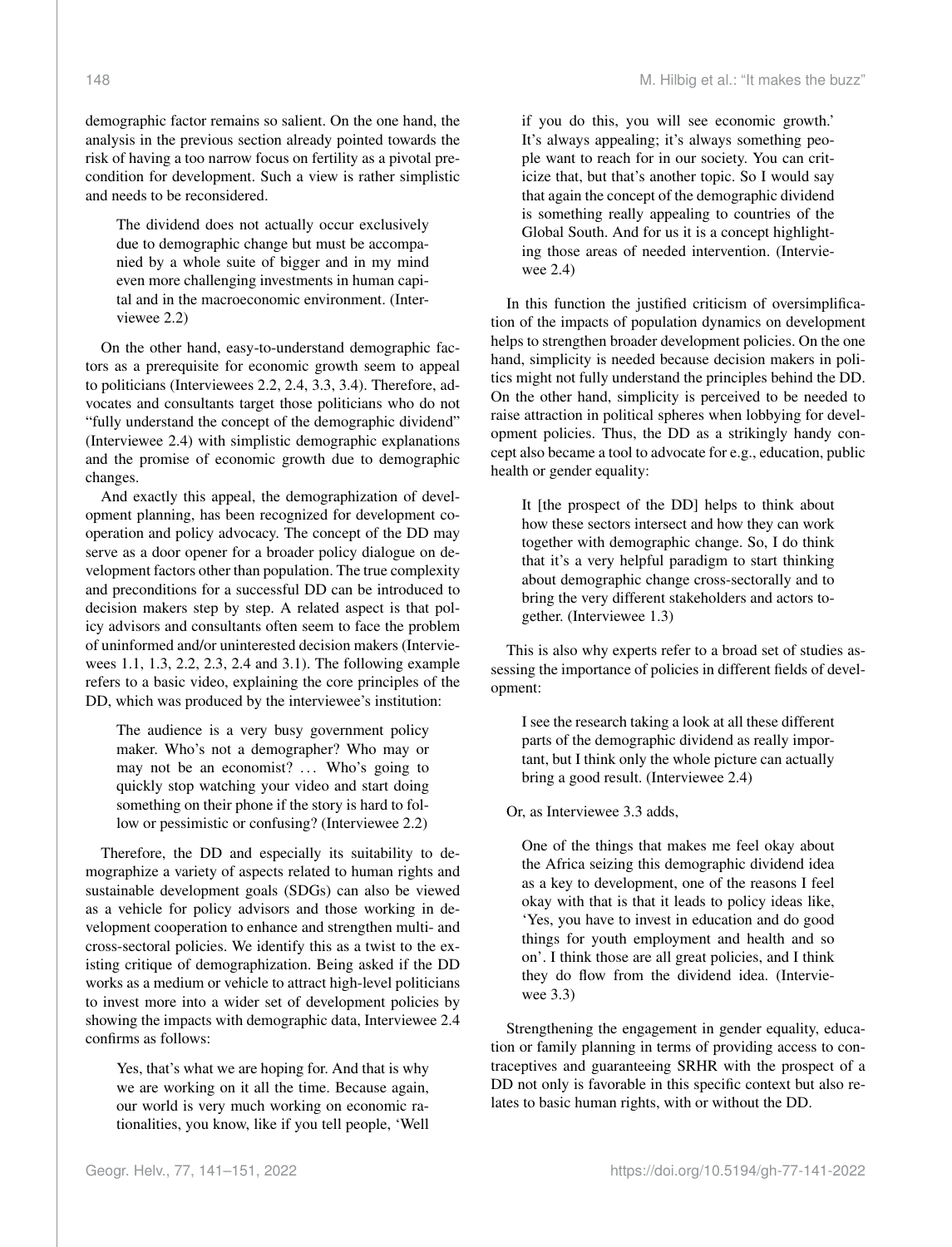Well, I think the kinds of policies that are suggested by an emphasis on the demographic dividend are also good in general. And that would mean I do support voluntary family-planning programs in the sense of improving access to contraceptives. And I certainly support policies to increase educational enrollments, investment in education, and I support policies to develop labor opportunities for young workers. (Interviewee 3.3)

Yet designing development policy while openly calling for a rapid fertility decline at the same time can pose a threat to the paradigm of SRHR. While feminist academics often criticize the framework of SRHR in population policies as a reduction of "women as reproductive bodies" (Raymond, 1994; Harcourt, 2009), the DD framework gives women the opportunity to be seen as socially and economically acting individuals in need of decent and comprehensive health care, high-quality education, and job opportunities. Indeed, these achievements often need to be reduced to their impact on fertility and economic growth in the first place to be implemented instead of being understood as basic human rights. But if the DD leads to a holistic understanding of development guaranteeing basic human rights in the sphere of political decision-making, it would lead to a positive outcome. Under these conditions, we come to the conclusion that the DD can be seen as an example of what we call *positive demographization*.

#### **6 Conclusion**

The demographic dividend (DD) is currently one of the most important concepts within development cooperation and is used by governmental and non-governmental organizations alike. The concept draws new attention to the interplay of population and development. It is a leading paradigm for development cooperation, especially in Africa, where many countries are still in the early stages of their demographic transition. Hence, it was high time that the concept of the DD was put under scrutiny, particularly its use of demographic arguments for development purposes.

While our literature analysis and analysis of qualitative interviews showed slightly differing understandings of the DD among the scholarly community and international development advisory and practice, it is still possible to draw several general conclusions. Our findings reveal that simplistic demographic explanations for economic growth are appealing to political leaders and decision makers, which probably explains to a large extent the popularity that the DD has gained in the development context. We also find that while the framing of the role of population for (economic) development is a different one compared to the framing before the ICPD in 1994 in Cairo – the focus now is on a change in populations' age structure, the prerequisite for reaping the benefits of a DD is still a reduction in fertility. However, it is understood that this reduction has to be the result of voluntary changes in fertility behavior and any actions by states or organizations to that avail have to adhere to individual and human rights. This is a clear distinction from previous problematic approaches related to population control. Having said that, it must be clear from experiences in the past that it can be a thin line between what is considered voluntary and where undue influence from political and non-political actors starts. From a feminist perspective, the DD is, without a doubt, a highly problematic concept. The DD focuses on individual sexual and reproductive decisions in the microsphere as part of national development, especially in economic terms, and in the macrosphere, instead of on a universal human right.

At the same time, the paradigm of the DD offers the chance for SRHR, educational expansion, gender equality and social welfare to be prominently considered within development policy as these areas are crucial to reaping economic benefits from a changing demography. In addition, women's qualifications and their human capital and economic activity are increasingly recognized in national and international DD frameworks as crucial elements for economic development.

We further conclude that a demographization of politics as described by Barlösius (2007) and Schultz (2019) is to a certain extent happening. The DD represents a data-driven approach where developments of demographic and economic indicators from specific countries are treated as role models for development in other countries, bearing the risk of oversimplification. Nonetheless, the specific demographization tendencies identified in our research have unambiguous positive elements that other prominent examples of demographization are lacking. We hence argue that the described promotion of the DD to decision makers as a low-level vehicle in order to achieve support for broader sets of multi- and crosssectoral policies could be perceived as an example of positive demographization. Investments in education and population health, the creation of decent and productive employment opportunities, and the advancement of gender equality are all examples of core policy areas of the concept of the DD that are deemed essential for improvement in overall living conditions and individual well-being (United Nations General Assembly, 2015). As such, the DD proves to be a powerful tool for policy advocacy within development cooperation in order to enhance multi-sectoral policies such as educational policy, public health and family-planning policies in a broader context of promoting human rights and SDGs. Therefore, policies to harness the DD, if implemented correctly, strengthen gender equality and SRHR as individual rights, even if politicians do not intend to strengthen them for their sake. Nevertheless, the concept of the DD remains potentially prone to politically motivated interpretation and use that is to some extent in line with the critical perception of demographization, and close monitoring of future use of the DD in the context of population and development is warranted. In instances where the prospects of a DD are the rationale for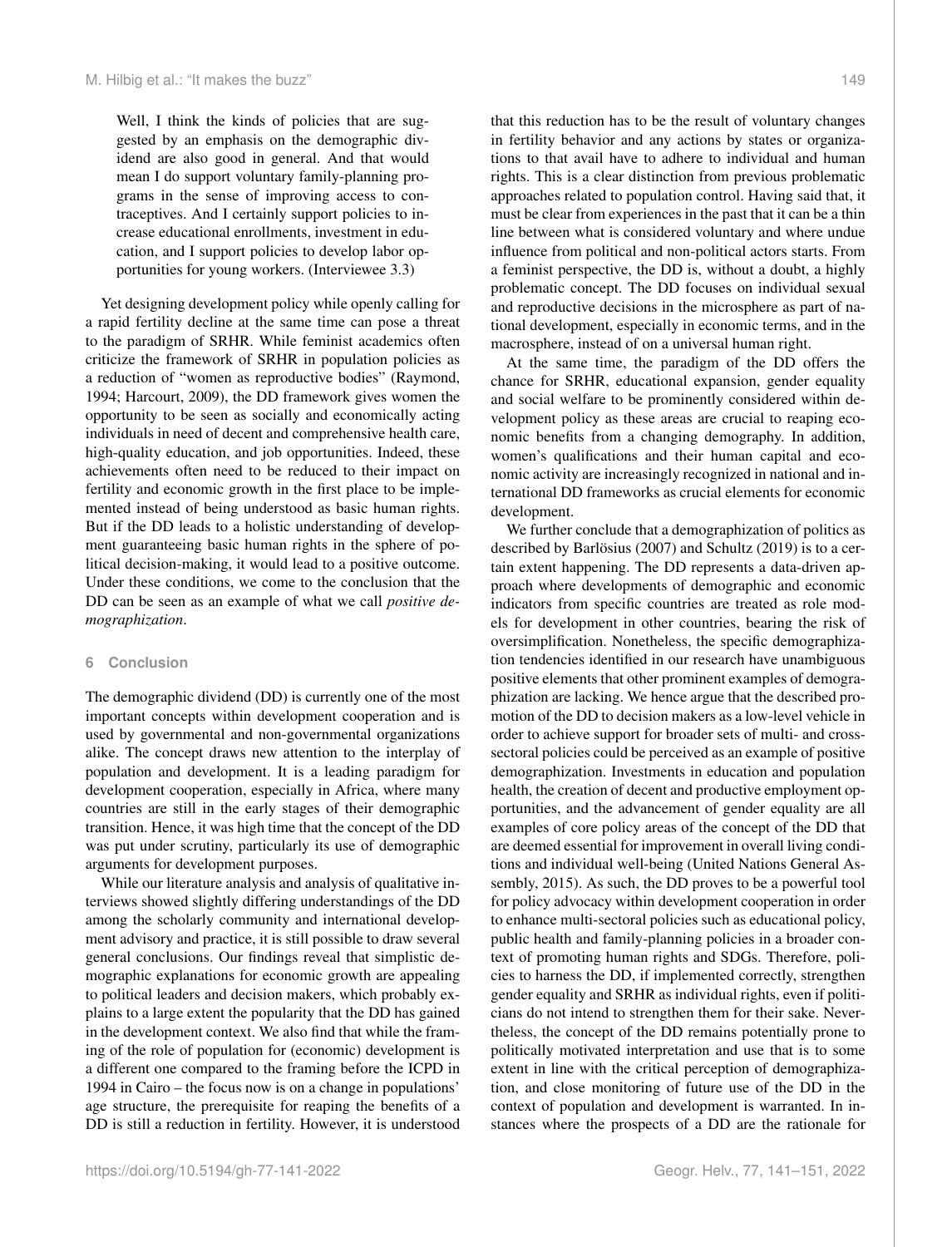forcibly limiting (via either direct or indirect measures) the population size or changing demographic structures, the DD would lose the positive notion we identified.

Finally, economic and social development depends on numerous factors and not all of them can be influenced by policies on the national level as development is always embedded in a broader global context. Trade policies, financial regulations and demographic developments in other parts of the world, to name just a few areas, have global implications. This aspect that limits countries' possibilities of shaping their economic fate by themselves should receive more attention in future employment of the DD concept.

**Data availability.** The data (qualitative data, based on personal interviews) are not publicly available but can be requested in anonymized form from the corresponding author.

**Author contributions.** MH and BK developed the concept of the paper. MH conducted and analyzed the interviews. MH, EL and BK wrote the initial paper. MH and EL revised the paper.

**Competing interests.** The contact author has declared that neither they nor their co-authors have any competing interests.

**Disclaimer.** Publisher's note: Copernicus Publications remains neutral with regard to jurisdictional claims in published maps and institutional affiliations.

**Acknowledgements.** The authors would like to thank our anonymous interviewees that agreed to take part in our study. We also would like to express our gratitude to the editor and the two anonymous reviewers for their constructive remarks and annotations.

**Review statement.** This paper was edited by Nadine Marquardt and reviewed by two anonymous referees.

#### **References**

- Ahluwalia, S. and Parmar, D.: From Gandhi to Gandhi: Contraceptive Technologies and Sexual Politics in Postcolonial India, 1947–1977, in: Reproductive states: Global perspectives on the invention and implementation of population policy, edited by: Solinger, R. and Nakachi, M., Oxford University Press, Oxford, New York, 124–155, ISBN 9780140432060, 2016.
- Baik, Y. and Chung, J. Y.: Family policy in Korea, Journal of Family and Economic Issues, 17, 93–112, https://doi.org[/10.1007/BF02265032,](https://doi.org/10.1007/BF02265032) 1996.
- Barlösius, E.: Die Demographisierung des Gesellschaftlichen: Zur Bedeutung der Repräsentationspraxis, in: Demographisierung des Gesellschaftlichen, edited by: Barlösius, E. and Schiek,

D., VS Verlag für Sozialwissenschaften, Wiesbaden, 7–34, ISBN 9783531150949, 2007.

- Battaglia, M. and Pallarés, N.: Family Planning and Child Health Care: Effect of the Peruvian Programa de Salud Reproductiva y Planificación Familiar 1996–2000, Popul. Dev. Rev., 46, 33–64, https://doi.org[/10.1111/padr.12312,](https://doi.org/10.1111/padr.12312) 2020.
- Bendix, D., Foley, E. E., Hendrixson, A., and Schultz, S.: Targets and technologies: Sayana Press and Jadelle in contemporary population policies, Gender Place Cult., 10, 1–19, https://doi.org[/10.1080/0966369X.2018.1555145,](https://doi.org/10.1080/0966369X.2018.1555145) 2019.
- Bhatia, R., Sasser, J. S., Ojeda, D., Hendrixson, A., Nadimpally, S., and Foley, E. E.: A feminist exploration of "populationism": engaging contemporary forms of population control, Gender Place Cult., 44, 1–18, https://doi.org[/10.1080/0966369X.2018.1553859,](https://doi.org/10.1080/0966369X.2018.1553859) 2019.
- Bloom, D. E. and Williamson, J. G.: Demographic Transitions and Economic Miracles in Emerging Asia, World Bank Economic Review, 12, 419–455, https://doi.org[/10.1093/wber/12.3.419,](https://doi.org/10.1093/wber/12.3.419) 1998.
- Bloom, D. E., Canning, D., and Sevilla, J.: The Demographic Dividend: A New Perspective on the Economic Consequences of Population Change, Population Matters, Santa Monica, xvii, 106, https://doi.org[/10.7249/MR1274,](https://doi.org/10.7249/MR1274) 2003.
- Bloom, D. E., Kuhn, M., and Prettner, K.: Africa's Prospects for enjoying a Demographic Dividend, J. Dem. Econ., 83, 63–76, https://doi.org[/10.1017/dem.2016.19,](https://doi.org/10.1017/dem.2016.19) 2017.
- Brown, W., Druce, N., Bunting, J., Radloff, S., Koroma, D., Gupta, S., Siems, B., Kerrigan, M., Kress, D., and Darmstadt, G. L.: Developing the "120 by 20" goal for the Global FP2020 Initiative, Stud. Family Plann., 45, 73–84, https://doi.org[/10.1111/j.1728-](https://doi.org/10.1111/j.1728-4465.2014.00377.x) [4465.2014.00377.x,](https://doi.org/10.1111/j.1728-4465.2014.00377.x) 2014.
- Connelly, M.: Fatal misconception: The struggle to control world population, The Belknap Press of Harvard University Press, 521 pp., ISBN 9780674034600, 2008.
- Crespo Cuaresma, J., Lutz, W., and Sanderson, W.: Is the demographic dividend an education dividend?, Demography, 51, 299– 315, https://doi.org[/10.1007/s13524-013-0245-x,](https://doi.org/10.1007/s13524-013-0245-x) 2014.
- Dramani, L., Akpo, E., Djigo, Diama Diop, Dia, and Kama, M. C. N.: Sahel's countries Window of Opportunity- 38 years to harness Demographic Dividend, Sahel Women Empowerment & Demographic Dividend, SWEDD Policy Brief, 7 pp., https://doi.org[/10.13140/RG.2.2.28738.53442,](https://doi.org/10.13140/RG.2.2.28738.53442) 2019.
- Eager, P. W.: From Population Control to Reproductive Rights: Understanding Normative Change in Global Population Policy (1965–1994), Glob. Soc., 18, 145–173, https://doi.org[/10.1080/1360082042000207483,](https://doi.org/10.1080/1360082042000207483) 2004.
- Ehrlich, P.: Die Bevölkerungsbombe, Hanser, München, 191 pp., ISBN 3446114068, 1971.
- Etzemüller, T.: Ein ewigwährender Untergang: Der apokalyptische Bevölkerungsdiskurs im 20. Jahrhundert, X-Texte zu Kultur und Gesellschaft, Transcript-Verl., Bielefeld, 215 pp., ISBN 3- 89942-397-6, 2007.
- Federal Ministry for Economic Cooperation and Development: Population dynamics in German development cooperation, Position Paper, BMZ Strategy Paper, 10/2013, 18 pp., 2013.
- Foucault, M.: The history of sexuality, Reprint, Penguin Books, London, 168 pp., 1990.
- FP2020: Building FP2030: A Collective Vision for Family Planning Post-2020, United Nations Foundation,